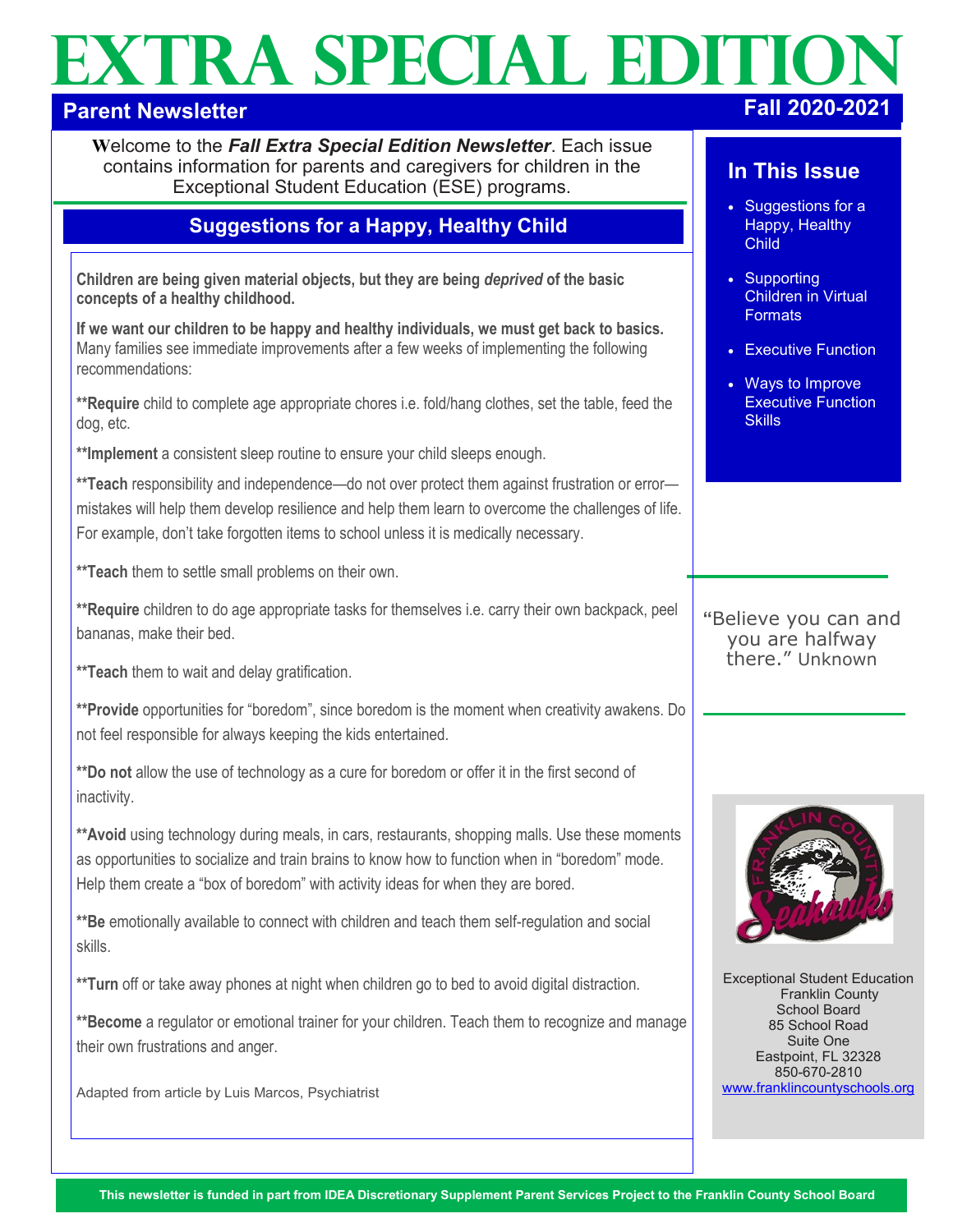### **Tips for Parents - Supporting Children in Virtual Formats**

#### **Remember Your Child Needs YOU and Your Support!**

\*Explain that their teacher is still their teacher and that you are communicating with her/him to help them learn at home.

#### **Set Up a Comfortable Space in Your Home as a Learning Center**

\*Choose a non-distracting space. Take into consideration that some students need a quiet area in their room, while others need oversight and frequent assistance.

\*Students with sensory needs might need pillows, a floor space, the couch, or even a yoga ball to help with learning. \*Once you have a space established, gather needed supplies and any type of supportive or assistive devices your child needs and make sure they are nearby.

#### **Schedules and Goals Are Important For You and Your Child**

\*Establish a daily schedule and set clear expectations and goals.

\*Some schedules and goals may need to be visual. Post the schedule and stick to it as closely as possible.

\*A daily chart may be helpful so that your child can check off each item as they complete it.

#### **Allow Breaks and Time for Recess**

\*Most children don't have long attention spans.

\*Breaks are good times to allow your child access to their preferred activities and/or to have a healthy snack.

\*Exercise is extremely important! If your child cannot play outside, you can use exercise programs for video game consoles, or access video channels from YouTube or go to **[https://www.gonoodle.com/](https://www/gonoodle.com/)**.

\*If your child receives physical or occupational therapy, ask your therapist for activities and exercises to do at home. \*Use a timer to indicate the end of a break. If your child needs a visual timer you can download one at:

**https://www.online-[stopwatch.com/classroom](https://www.online-stopwatch.com/classroom-timers/)-timers/** 

#### **Limit Distractions as Much as Possible**

\*Siblings, gaming devices, tablets, and televisions are all very distracting and will take your child's attention away from learning tasks.

\*Soft background music with 50 to 80 beats has been found to have a positive impact on productivity and concentration for some students. Try some classical music or nature sounds.

#### **Allow Socialization**

**\***Consider using video chat or FaceTime for socialization.

\*Schedule times with immediate and extended family members and friends to interact and bond with them. \*Even teens need more than texting… they need to "see" each other.

#### **Provide Time Away from Screens**

\*Eye strain, screen glare, and sitting still all cause fatigue.

\*Books, drawing, writing, and other mediums of learning should be included in the learning plan. \*Print pages out or have hard copies of textbooks and use highlighter tape for visual supports as needed. \*Reinforce the lesson content through activities and hands on experiences.

#### **Find or Create Support Networks - Remember You are Not Alone - Ask For Help**

\*Your child's teacher(s), service providers, therapists, and other professionals are still available to assist you and provide what is needed for your child to learn. They are working hard to be creative with ways to provide services virtually. \*School and district websites, organizations for students with disabilities, and social media have provided increased access to websites and programs to support learning for students.

#### **Be Patient**

**\***Be patient with your child, the system, teachers, and yourself! This is an unusual time and nobody is perfect.

#### **Tomorrow is a New Day, so Stay Positive, Healthy, and Focused**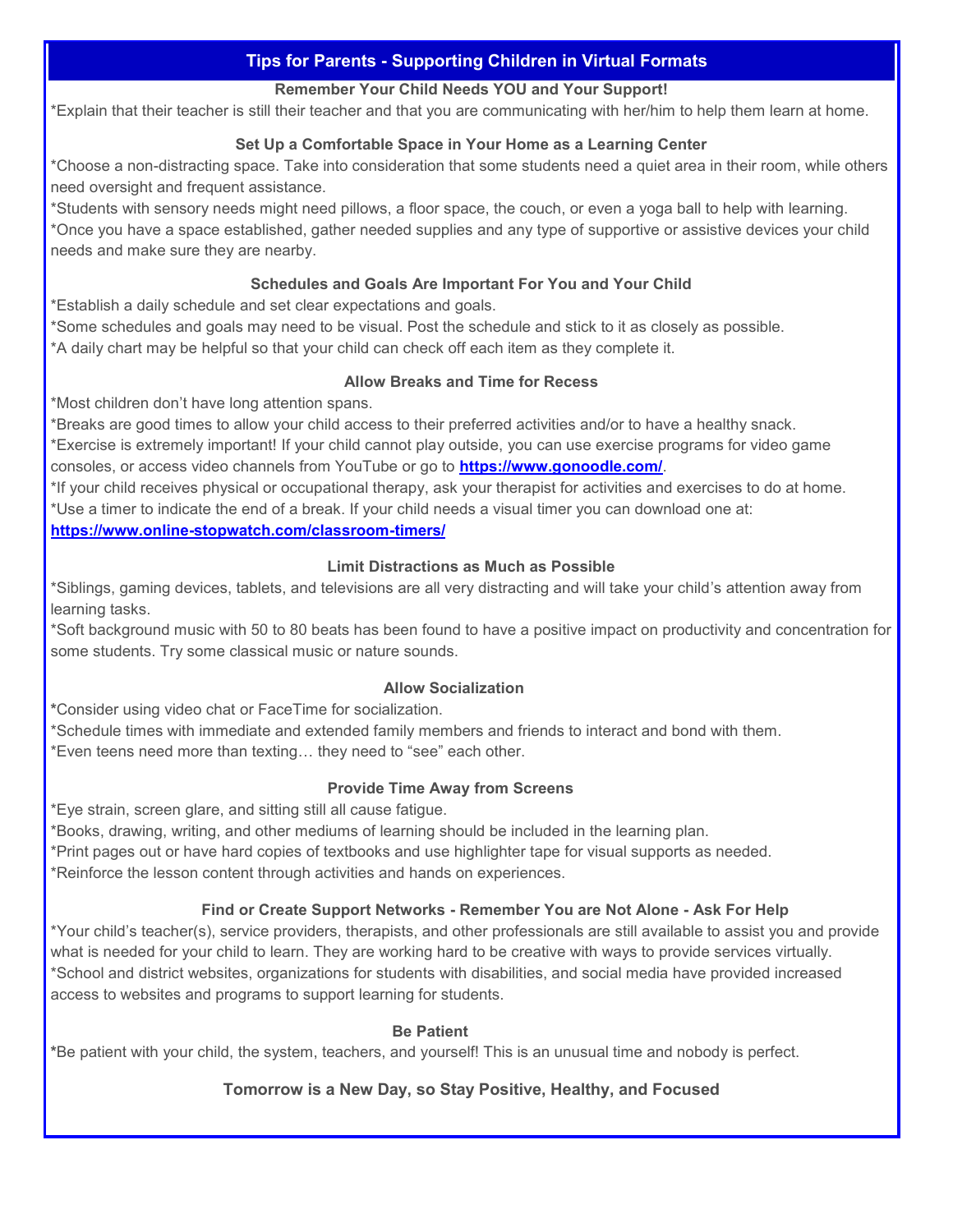#### **Executive Function**

Executive function is a set of mental skills that include working memory, flexible thinking, and self-control. We use these skills every day to learn, work, and manage daily life. Trouble with executive function can make it hard to focus, follow directions, and handle emotions.

#### **Executive function is responsible for many skills, including:**

- •Paying attention
- •Organizing, planning, and prioritizing
- •Starting tasks and staying focused on them until they are completed
- •Understanding different points of view (flexible thinking)
- •Regulating emotions
- •Self-monitoring (keeping track of what you're doing)

#### **People struggling with executive skills may:**

•Have trouble prioritizing, starting, and/or completing tasks

- •Have difficulty thinking before they speak or act (self control)
- •Have problems remembering what they just heard or read (working memory)
- •Have trouble following directions or a [sequence of steps](https://www.understood.org/en/learning-thinking-differences/child-learning-disabilities/executive-functioning-issues/trouble-with-sequencing-what-you-need-to-know)
- •Panic when rules or routines change
- •Have trouble switching focus from one task to another
- •Get overly emotional and fixate on things
- •Have trouble organizing their thoughts
- •Have problems keeping track of their belongings
- •Have difficulty managing their time

Executive function is developed over time. A lot of growth happens in early childhood. But research shows that the areas of the brain that are responsible for executive function keep developing into the twenties.

Part of executive function is how fast you process information. Some people have a slower processing speed, which means they need more time to take in and respond to information.

Since executive skills develop over time, people can struggle in different ways at different ages. Here are some signs you might see at various grade levels:

#### **Preschool—Grade 2**

\*Gets frustrated easily and gives up instead of asking for help

\*Has trouble following directions

- \*Often throws tantrums over minor things
- \*Insists on doing things a certain way
- \*Answers questions in vague ways

#### **Grades 3-7**

- \*Starts a task, gets distracted, and never finishes it
- \*Often mixes up school assignments and brings home the wrong books
- \*Has a messy desk and backpack
- \*Wants to have friends come over, but never sets it up
- \*Seems to focus on the least important point in a discussion

#### **Teens**

- \*Loses track of time
- \*Often does risky things
- \*Has trouble working in groups
- \*Forgets to fill out job or college applications
- \*Is overly optimistic or unrealistic

**Note:** Some of these signs sound like ADHD for a reason. ADHD is a problem with executive function. However, people do not have to have ADHD to have trouble with executive function skills.